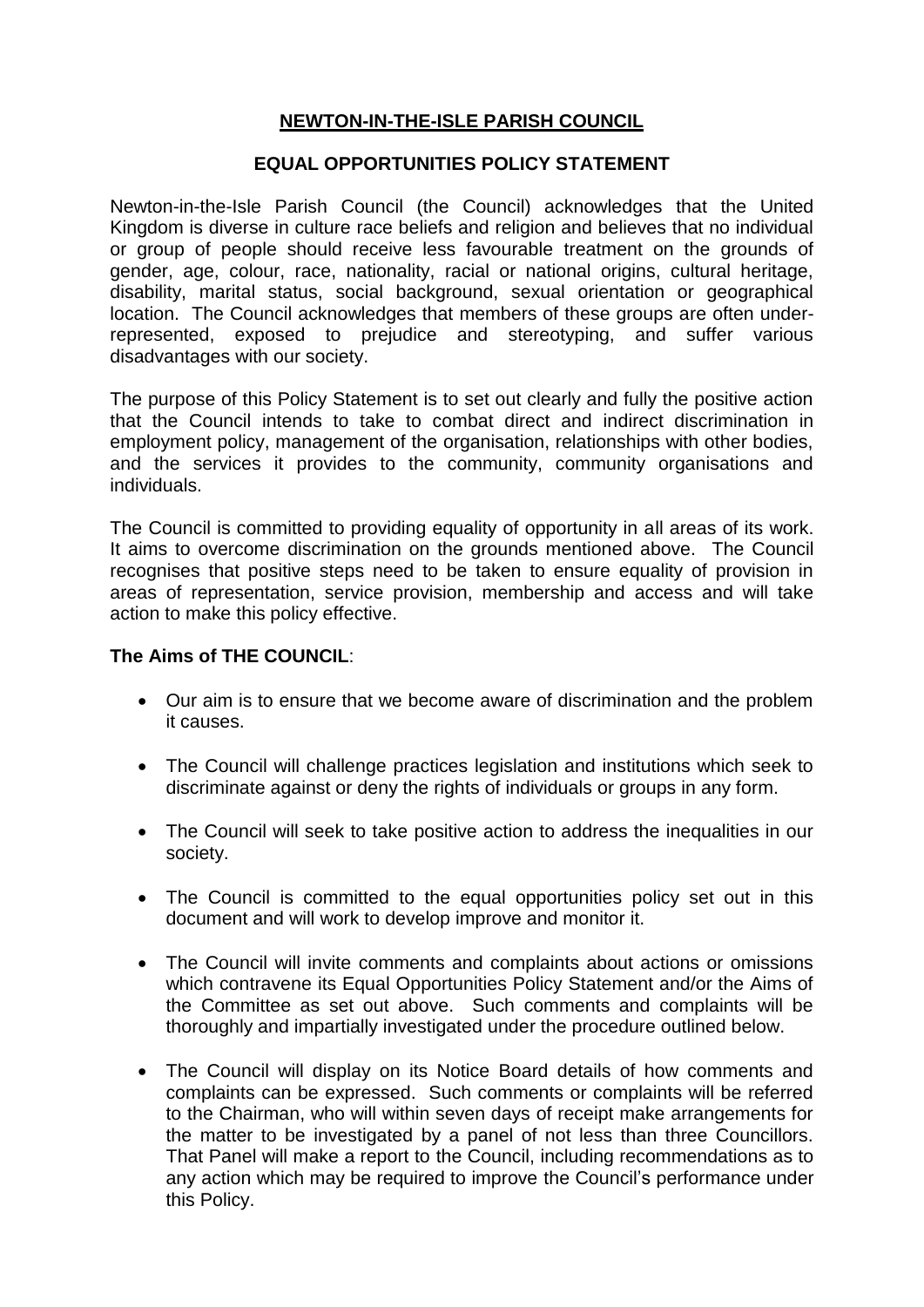# **THE EQUAL OPPORTUNITIES POLICY AND CODE OF PRACTICE**

#### **Legislation**

The Council acknowledges the definitions of various groups of people who are vulnerable to discrimination as set out in the relevant legislation. The Council will support and implement the legislation and will work to ensure that no person protected by the legislation is discriminated against unlawfully, and that any positive obligations and duties are performed.

The Council gives the following specific commitments:

- Disability. The Council recognises that the legislation applies to persons who are not apparently disabled or ill.
- Age.The Council believes that people of all ages have skills experiences and ideas which are equally valid, and have valid needs expectations and aspirations.
- Ethnic Minorities. The Council will be alert to any implications of its services and actions for potential unlawful discrimination. The Council will challenge racism in any form.
- Gender and Sexual Orientation. Sexist policies, practices and attitudes (including policies practices and attitudes which may relate to sexual orientation and gender re-assignment) will be challenged.
- Religion and Belief. The Council endorses the right of each individual to their own religious beliefs or the absence of a belief.

# **THE CODE OF CONDUCT**

- 1. People will be treated with dignity and respect regardless of the group to which they belong.
- 2. The feelings and views of people will be valued and respected. Language or humour that people find offensive will not be used or tolerated, e.g. racist jokes or derogatory terminology.
- 3. No one will be harassed abused or intimidated on the ground that they belong to a vulnerable group. Incidents of harassment will be taken seriously, and The Council will undertake investigations of any complaints quickly impartially and thoroughly.